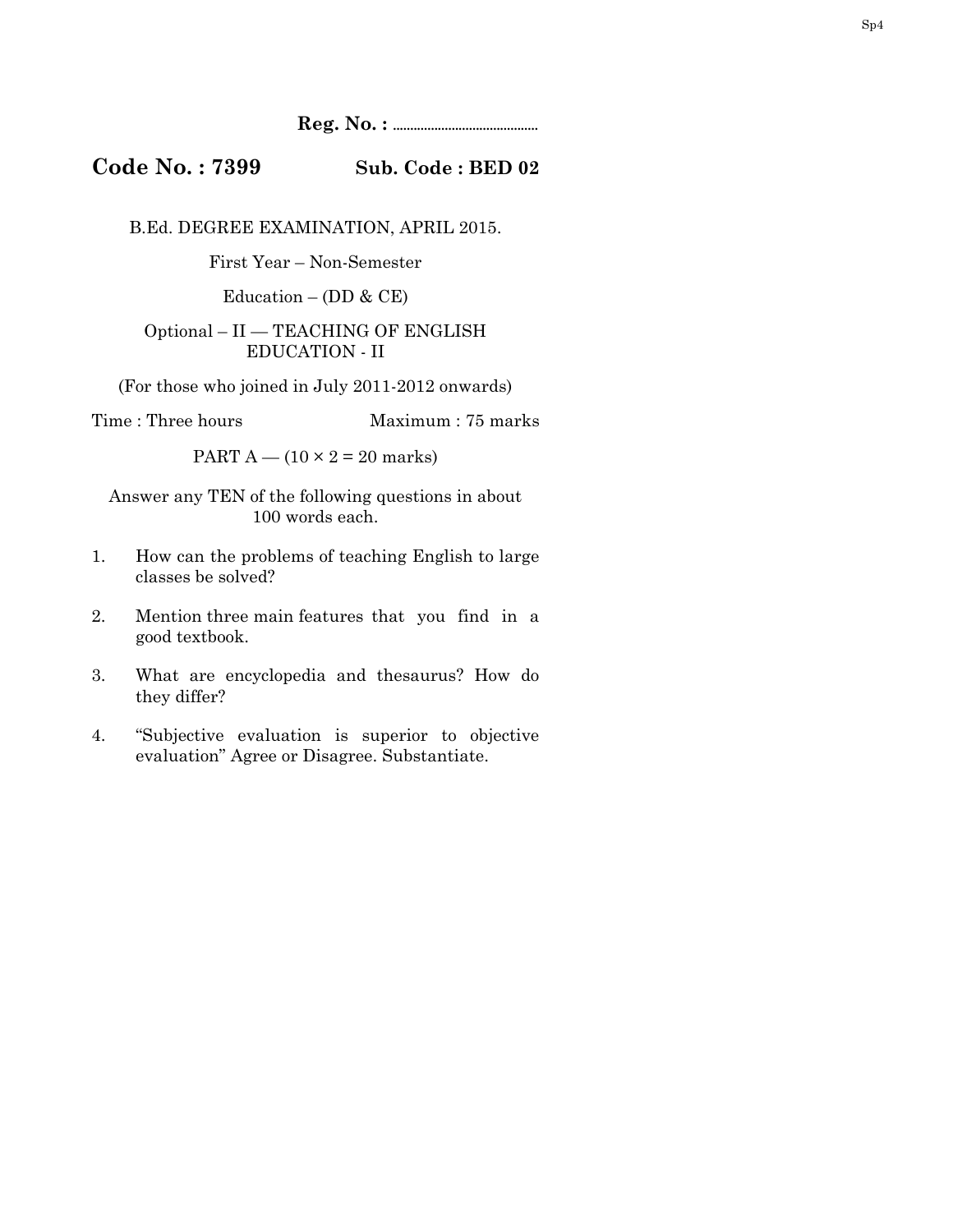- 5. Define cohesion and coherence.
- 6. Illustrate and example the difference between countable and uncountable.
- 7. How are the recent technological resources useful to English teachers?
- 8. What are the varieties of English?
- 9. "Role of English in Globalization" Discuss.
- 10. What make our students stumble to talk in English?
- 11. Differentiate note-making from note-taking.
- 12. Expand CALL. Is it superior to Teacher Assisted Language Learning.

PART B —  $(5 \times 5 = 25$  marks)

Answer any FIVE of the following in about 200 words each.

- 13. What are the importance of precise writing and as a teacher of English how will you teach the technique to yours students?
- 14. Explain briefly reference skills and study skills. How will you make use of the various dictionaries in the above skills?

Page 2 **Code No. : 7399**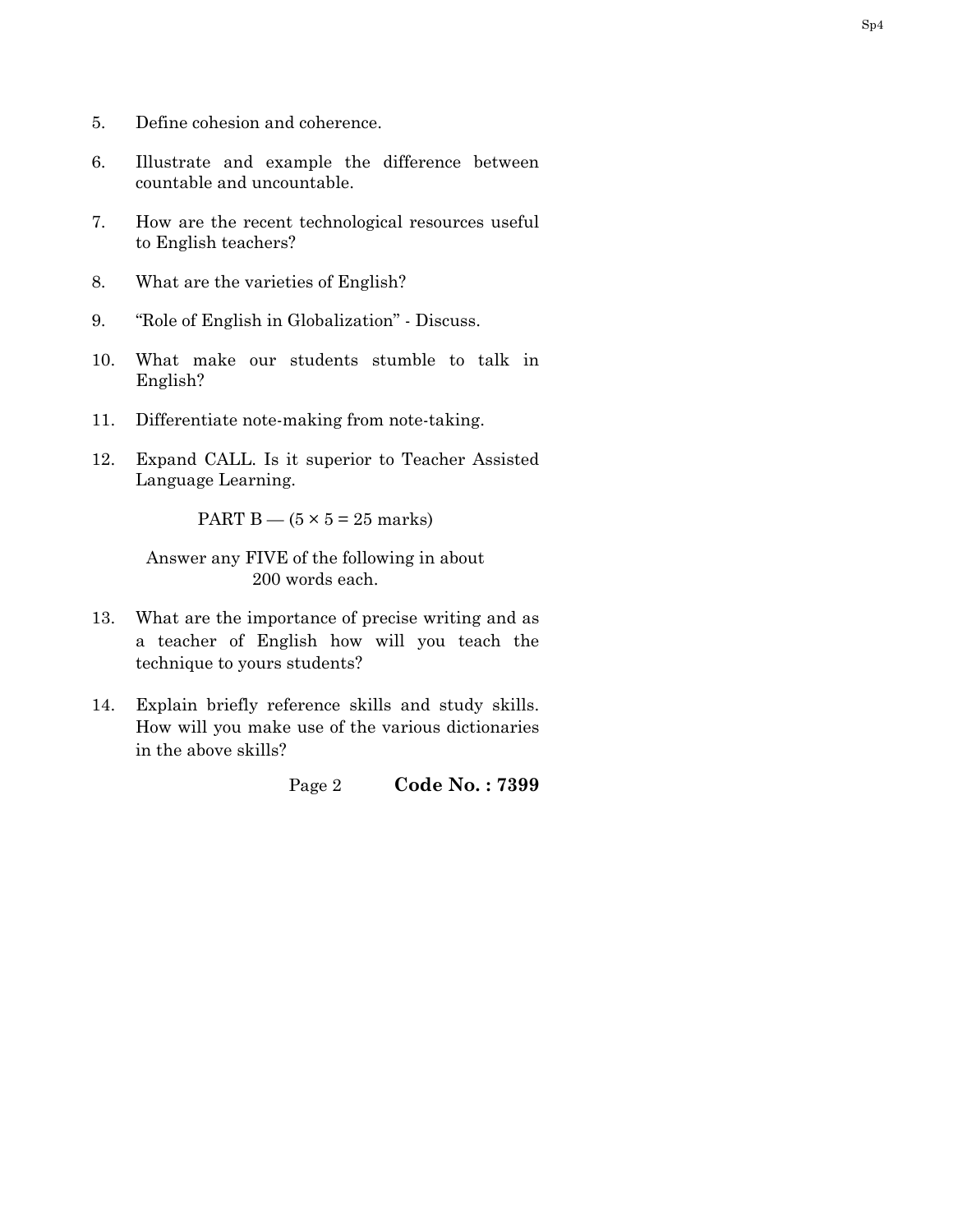- 15. Teaching is a poem is different prose illustrate.
- 16. Sketch briefly the definition for the followings:

 Index, glossary, footnotes and annotated bibliographic.

- 17. "Silent reading is the best way in higher levels of learning to focus comprehension" – Comment.
- 18. "The English Reader" is different from teachers "hand book" – How?
- 19. Mention any two of structural patterns and teaching items elaborately in English language teaching particularly to XII std in TN syllabus.
- 20. What are advanced levels of grammar? How do they useful to present set of students in English?

PART C —  $(2 \times 15 = 30 \text{ marks})$ 

Answer TWO questions, choosing either (a) or (b) in about 700 words each.

21. (a) What are the salient features of "Community language leaning"?

Or

(b) Illustrate the uses of library work.

Page 3 **Code No. : 7399**